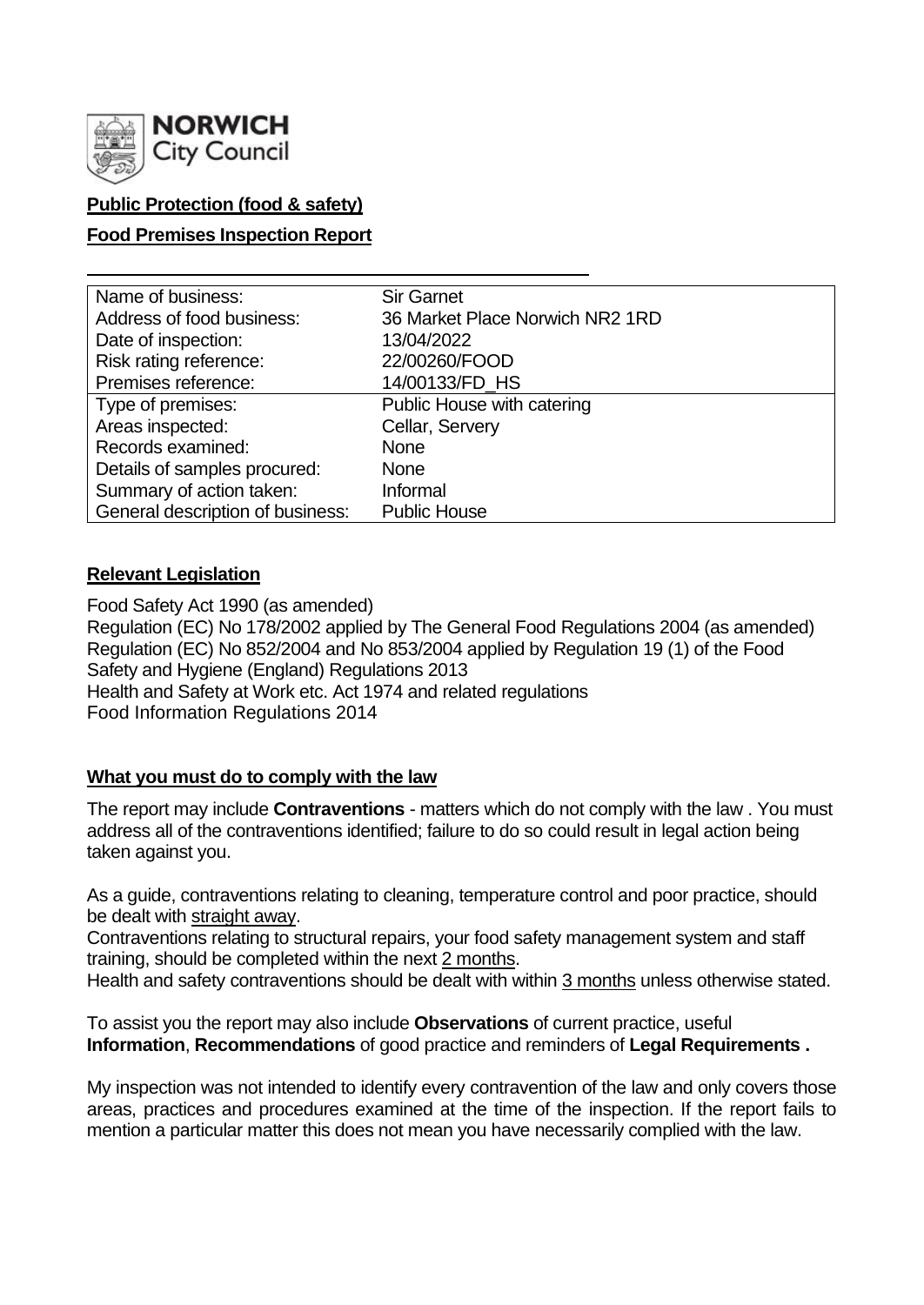# **FOOD SAFETY**

#### **How we calculate your Food Hygiene Rating:**

The food safety section has been divided into the three areas which you are scored against for the hygiene rating: 1. food hygiene and safety procedures, 2. structural requirements and 3. confidence in management/control procedures. Each section begins with a summary of what was observed and the score you have been given. Details of how these scores combine to produce your overall food hygiene rating are shown in the table.

| <b>Compliance Area</b>                     |          |    | <b>You Score</b> |    |           |    |           |    |                |  |
|--------------------------------------------|----------|----|------------------|----|-----------|----|-----------|----|----------------|--|
| Food Hygiene and Safety                    |          |    |                  | 0  | 5         | 10 | 15        | 20 | 25             |  |
| <b>Structure and Cleaning</b>              |          |    | $\Omega$         | 5. | 10        | 15 | 20        | 25 |                |  |
| Confidence in management & control systems |          |    | $\Omega$         | 5. | 10        | 15 | 20        | 30 |                |  |
|                                            |          |    |                  |    |           |    |           |    |                |  |
| <b>Your Total score</b>                    | $0 - 15$ | 20 | $25 - 30$        |    | $35 - 40$ |    | $45 - 50$ |    | > 50           |  |
| <b>Your Worst score</b>                    | 5        | 10 | 10               |    | 15        |    | 20        |    | $\blacksquare$ |  |
|                                            |          |    |                  |    |           |    |           |    |                |  |
| <b>Your Rating is</b>                      | 5        | 4  |                  | 3  | 2         |    |           |    | $\Omega$       |  |

Your Food Hygiene Rating is 2 - improvement is necessary



# **1. Food Hygiene and Safety**

Food hygiene standards are high. You demonstrated a very good standard of compliance with legal requirements. You have safe food handling practices and procedures and all the necessary control measures to prevent cross-contamination are in place. Some minor contraventions require your attention. **(Score 5)**

## Contamination risks

**Observation** I was pleased to see you were able to demonstrate effective controls to prevent cross-contamination.

Hand-washing

**Recommendation** paper towels would be preferable for hand washing

#### Personal Hygiene

**Observation** I was pleased to see that standards of personal hygiene were high.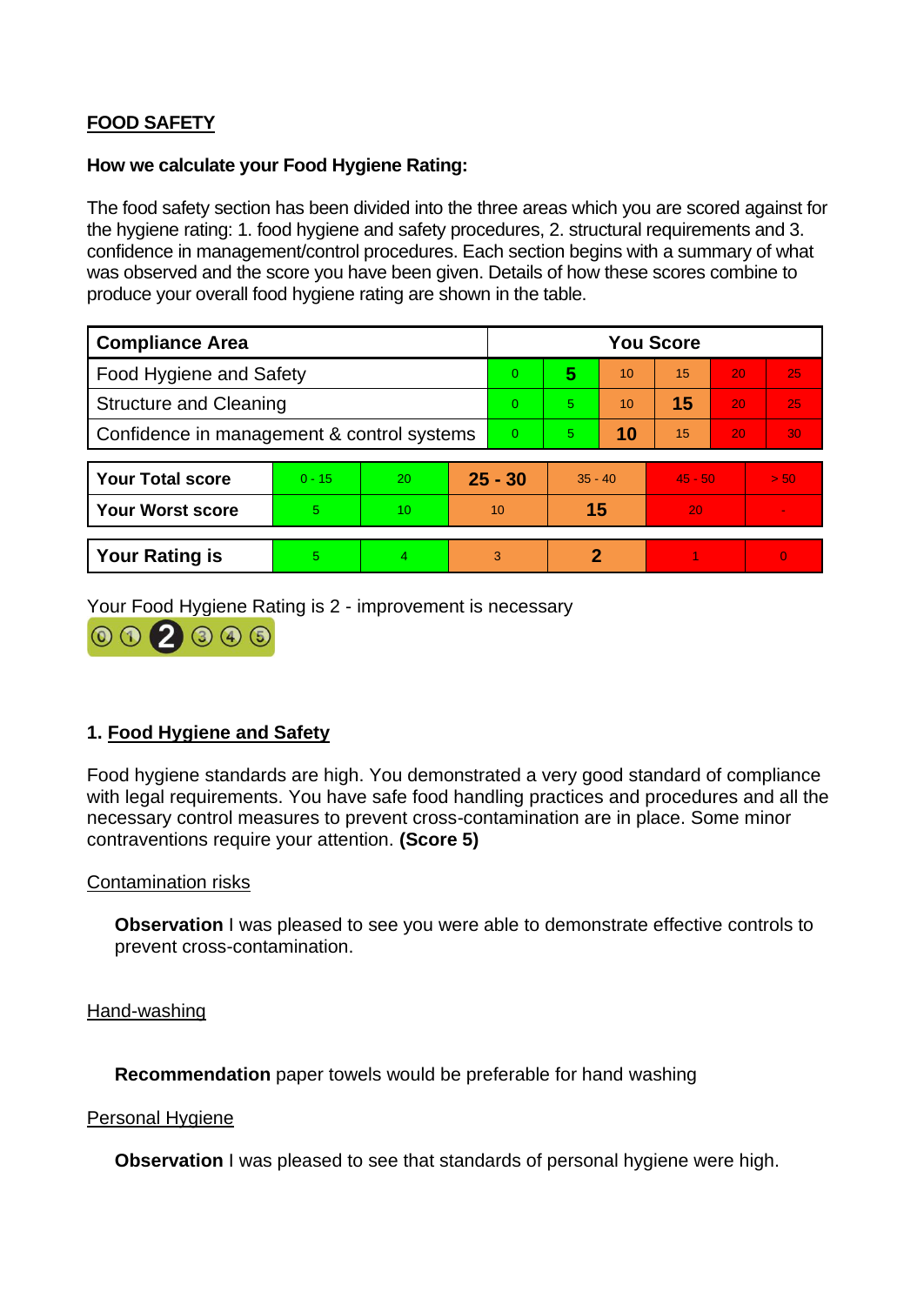## Temperature Control

**Legal Requirement** If you rely on selling COLD food i.e sausage rolls (displayed over 8°C) within four hours you must be able to demonstrate your system for ensuring food is either sold, placed under refrigeration, or discarded, before the four hours have elapsed.

# **2. Structure and Cleaning**

The structure facilities and standard of cleaning and maintenance are less than satisfactory and you are failing to comply with the law in many respects. Contraventions require your immediate attention as some are critical to food safety. We may revisit your business and if standards have not improved take formal enforcement action. **(Score 15)**

## Cleaning of Structure

**Contravention** The following items were dirty and require more frequent and thorough cleaning:

- walls particularly in the cellar
- barrel drop in cellar
- ceiling in cellar
- cobwebs were seen to walls/ceiling in cellar

# Cleaning of Equipment and Food Contact Surfaces

**Contravention** The following items are dirty and must be cleaned:

- seals to fridge/freezer
- door to fridge/freezer
- wooden structure behind fridge/freezer

# **Maintenance**

**Contravention** The following had not been suitably maintained and must be repaired or replaced:

- door to freezer in kitchen
- walls/ceiling to cellar

# Facilities and Structural provision

**Observation** I was pleased to see that adequate facilities had been provided.

# Pest Control